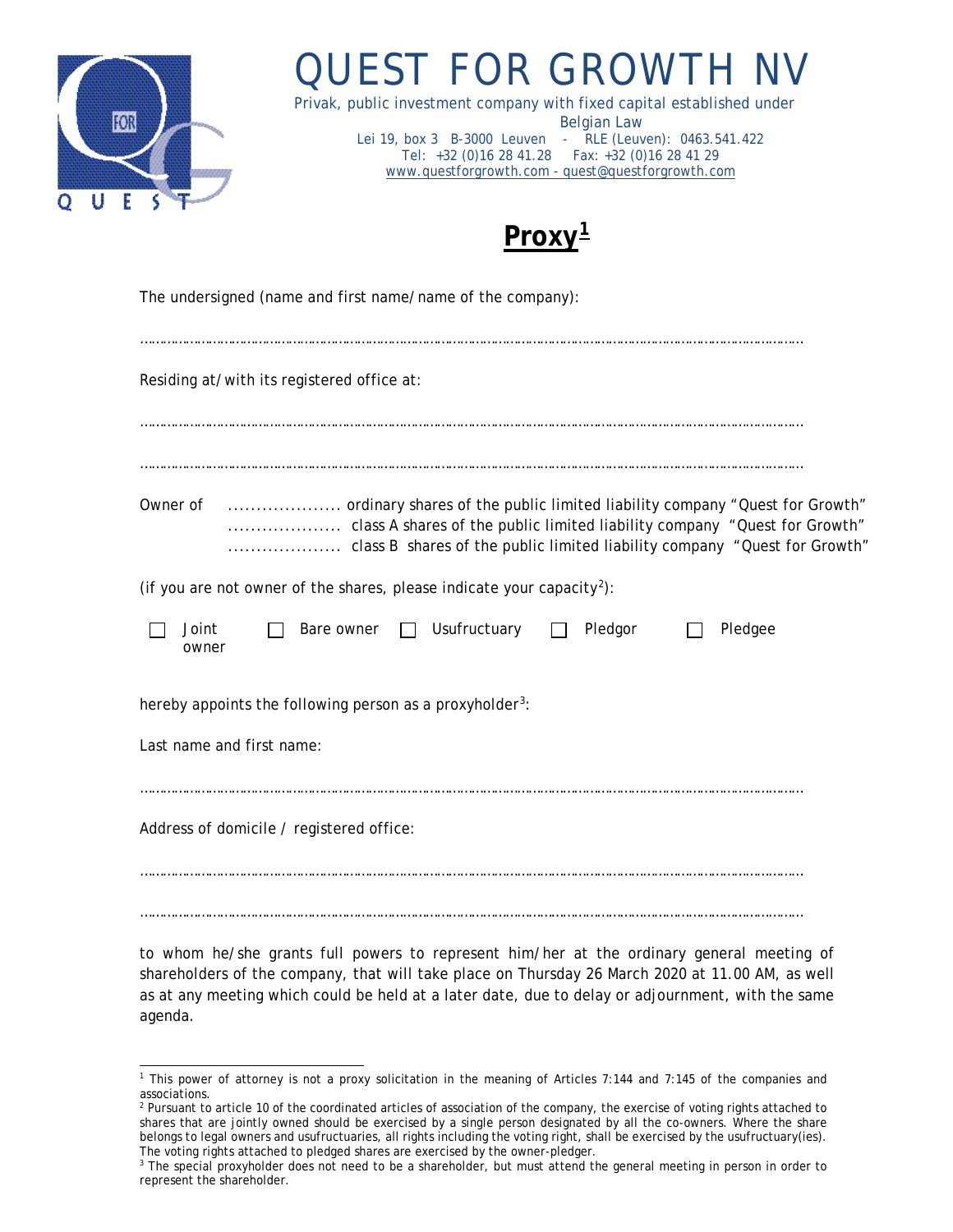## **AGENDA AND PROPOSED RESOLUTIONS**

**0. Announcement by the chairman regarding the holding of a virtual meeting because of the prohibition of gathering issued by the Federal Government on 17 March 2020**

# Proposed resolution

The general assembly agrees to hold a virtual meeting and every shareholder present or represented hereby waives the formalities provided for in the Companies and Associations Code regarding the holding of a general meeting at a distance and renounces the nullity ground as referred to in article 2:42 of the aforementioned Code.

Voting instruction:

| for | $\Box$ against | $\Box$ abstention |
|-----|----------------|-------------------|
|-----|----------------|-------------------|

- **1. Report of the board of directors for the financial year closed on 31 December 2019**
- **2. Report of the statutory auditor for the financial year closed on 31 December 2019**
- **3. Approval of the annual accounts with regard to the financial year closed on 31 December 2019 and allocation of the result**

## Proposed resolution

The general meeting approves the annual accounts with regard to the financial year closed on 31 December 2019, as proposed by the board of directors, including the following allocation of the result:

| Profit of the period available for appropriation: | € 16.741.026     |
|---------------------------------------------------|------------------|
| Loss of the preceding period brought forward:     | (E 25, 895, 613) |
| Loss to be carried forward:                       | (€ 9,154,587)    |

Voting instruction:

| ۰.<br>× |
|---------|
|         |

 $\Box$  against  $\Box$  abstention

# **4. Discharge to the directors and the statutory auditor**

#### Proposed resolution

The shareholders resolve, by separate vote, to grant a discharge to the directors and the statutory auditor in respect of their duties for the past year.

Voting instruction:

for against abstention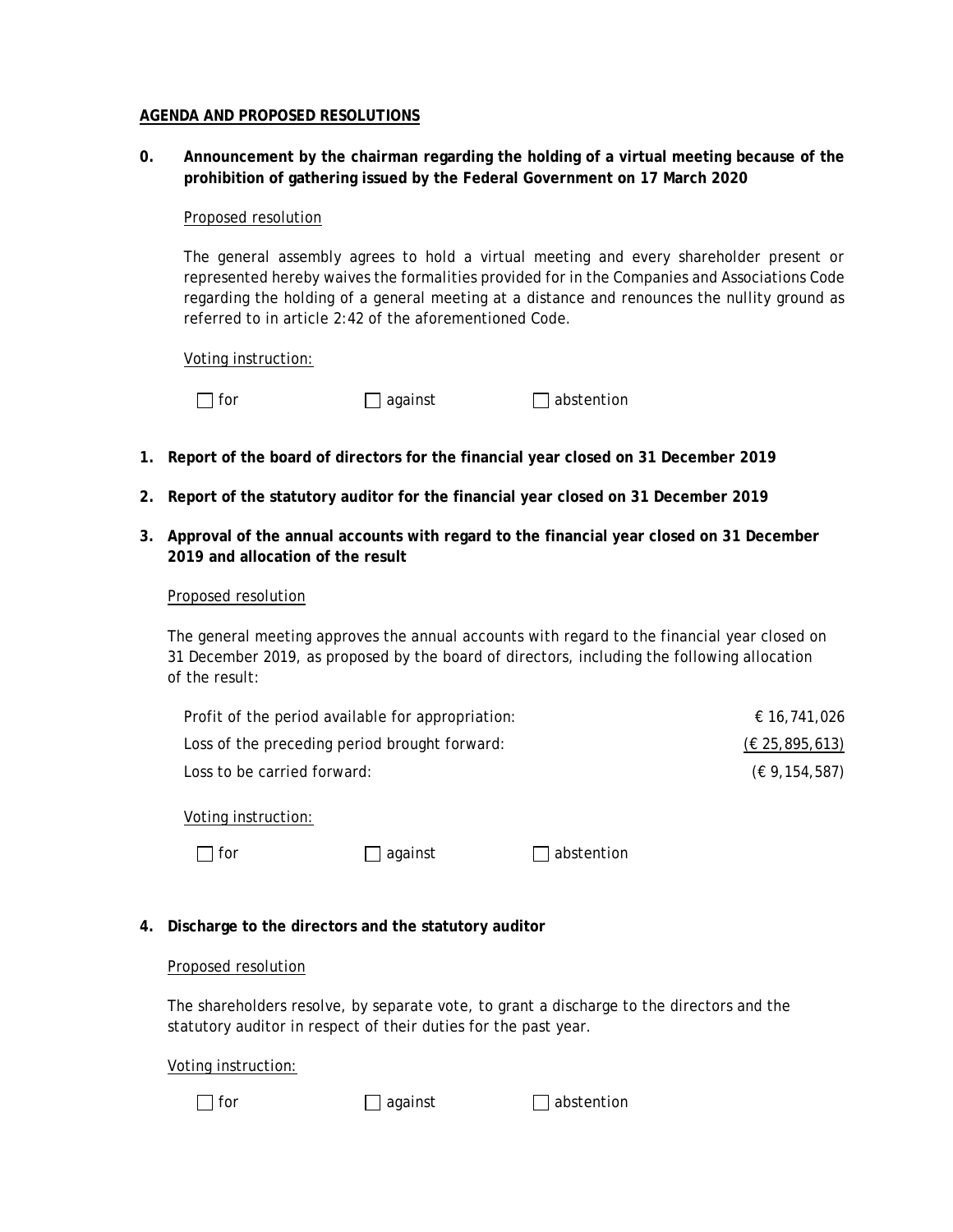#### **5. Remuneration report**

The general meeting approves the remuneration report with regard to the financial year closed on 31 December 2019, as presented in the report of the board of directors under under item 1.

|    | Voting instruction:                                          |           |                                                                                                                                                                                                                                                                                                                                                                                         |
|----|--------------------------------------------------------------|-----------|-----------------------------------------------------------------------------------------------------------------------------------------------------------------------------------------------------------------------------------------------------------------------------------------------------------------------------------------------------------------------------------------|
|    | for                                                          | ] against | abstention                                                                                                                                                                                                                                                                                                                                                                              |
|    |                                                              |           |                                                                                                                                                                                                                                                                                                                                                                                         |
|    |                                                              |           |                                                                                                                                                                                                                                                                                                                                                                                         |
| 6. | Appointment of directors                                     |           |                                                                                                                                                                                                                                                                                                                                                                                         |
|    | Proposed resolution                                          |           |                                                                                                                                                                                                                                                                                                                                                                                         |
|    | Belgian Corporate Governance Code.                           |           | The general assembly appoints Mr Antoon De Proft as independent director on the proposal of<br>the holders of ordinary shares for a period of three years until immediately after the end of<br>the ordinary general meeting of March 2023. The independent director meets the criteria of<br>independence as determined by section 7:87 of the Companies and Associations Code and the |
|    | Voting instruction:                                          |           |                                                                                                                                                                                                                                                                                                                                                                                         |
|    | for                                                          | against   | abstention                                                                                                                                                                                                                                                                                                                                                                              |
|    |                                                              |           |                                                                                                                                                                                                                                                                                                                                                                                         |
|    | Proposed resolution                                          |           |                                                                                                                                                                                                                                                                                                                                                                                         |
|    | after the end of the ordinary general meeting of March 2023. |           | The general assembly appoints Mr Philippe de Vicq de Cumptich as independent director on<br>the proposal of the holders of ordinary shares for a period of three years until immediately                                                                                                                                                                                                |
|    | Voting instruction:                                          |           |                                                                                                                                                                                                                                                                                                                                                                                         |
|    | for                                                          | against   | abstention                                                                                                                                                                                                                                                                                                                                                                              |
|    |                                                              |           |                                                                                                                                                                                                                                                                                                                                                                                         |
|    | Proposed resolution                                          |           |                                                                                                                                                                                                                                                                                                                                                                                         |
|    | ordinary general meeting of March 2023.                      |           | The general assembly appoints Mr René Avonts as independent director on the proposal of the<br>holders of ordinary shares for a period of three years until immediately after the end of the                                                                                                                                                                                            |
|    | Voting instruction:                                          |           |                                                                                                                                                                                                                                                                                                                                                                                         |
|    | ] for                                                        | against   | abstention                                                                                                                                                                                                                                                                                                                                                                              |
|    |                                                              |           |                                                                                                                                                                                                                                                                                                                                                                                         |
|    | Proposed resolution                                          |           |                                                                                                                                                                                                                                                                                                                                                                                         |
|    |                                                              |           |                                                                                                                                                                                                                                                                                                                                                                                         |

The general assembly appoints Ms. Regine Slagmulder as independent director on the proposal of the holders of ordinary shares for a period of three years until immediately after the end of the ordinary general meeting of March 2023. The independent director meets the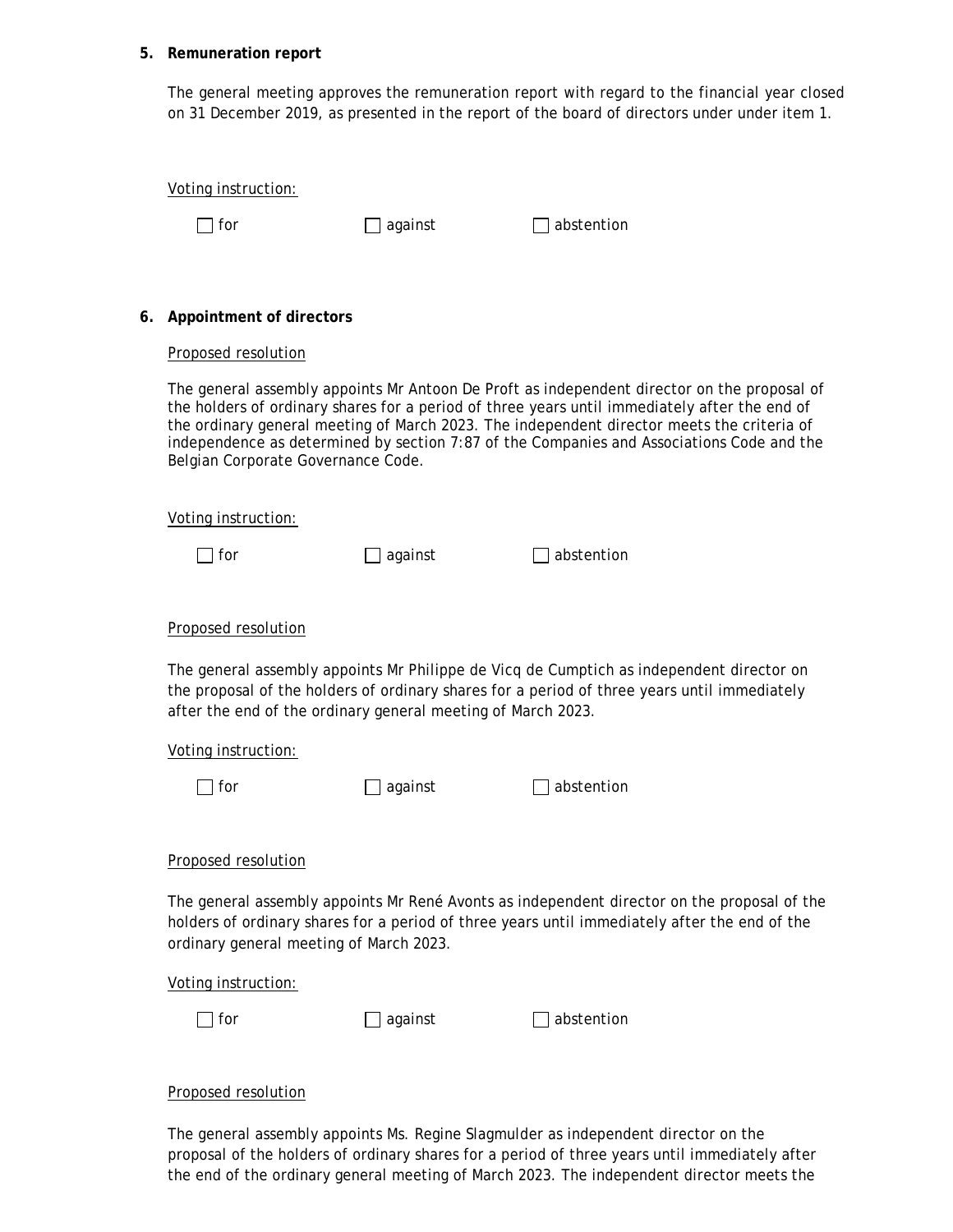criteria of independence as determined by section 7:87 of the Companies and Associations Code and the Belgian Corporate Governance Code.

Voting instruction:

| ۰.<br>× |  |
|---------|--|
|---------|--|

 $\Box$  against  $\Box$  abstention

Proposed resolution

The general assembly appoints Ms Liesbet Peeters as independent director on the proposal of the holders of the class A for a period of three years until immediately after the end of the ordinary general meeting of March 2023.

Voting instruction:

| $\Box$ for | $\Box$ against | $\Box$ abstention |
|------------|----------------|-------------------|
|            |                |                   |

Proposed resolution

The general assembly appoints Mr Jos Peeters as independent director on the proposal of the holders of the class A for a period of three years until immediately after the end of the ordinary general meeting of March 2023.

Voting instruction:

| against |
|---------|

□ for against abstention

Proposed resolution

The general assembly appoints Mr Michel Akkermans as independent director on the proposal of the holders of the class B for a period of three years until immediately after the end of the ordinary general meeting of March 2023.

Voting instruction:

 $\Box$  for  $\Box$  against  $\Box$  abstention

Proposed resolution

The general assembly appoints Mr Bart Fransis as independent director on the proposal of the holders of the class B for a period of three years until immediately after the end of the ordinary general meeting of March 2023.

Voting instruction:

 $\Box$  for  $\Box$  against  $\Box$  abstention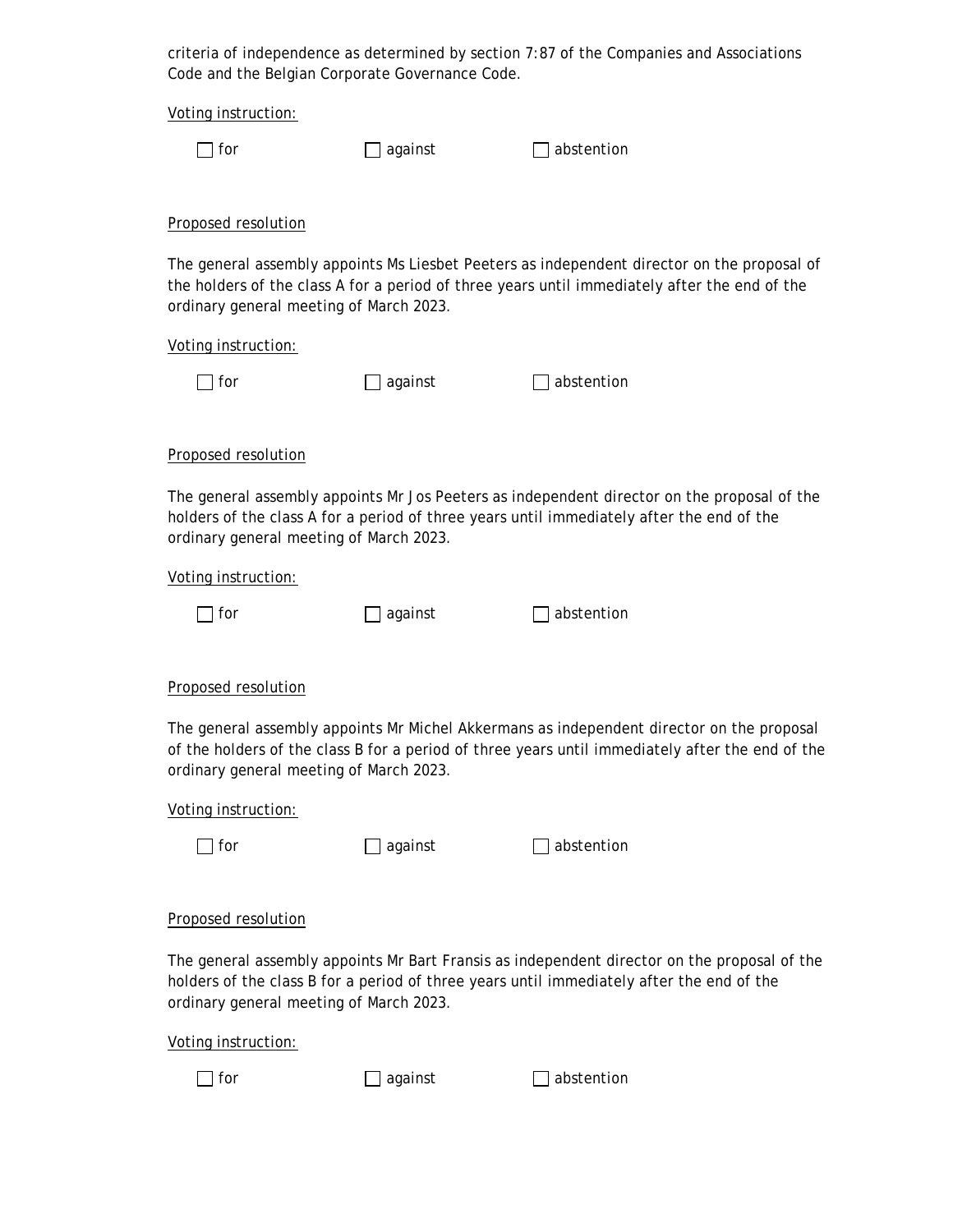# **7. Power of attorney for formalities**

## Proposed resolution

The general meeting resolves to grant a special proxy to Mr Marc Pauwels, residing at 3111 Wezemaal, Eektweg 37, acting individually with the power of substitution, to (i) take all required actions for the publication of the resolutions of the general meeting on the items of the agenda set out in this convening notice in the Annexes to the Belgian Official Gazette (including the signing of forms I and II), to complete all administrative formalities to this end and among others to represent the Company before the Crossroads Databank of Enterprises, an "enterprise counter" chosen by the proxyholder and the Clerk of the Commercial Court and to this end to do all that is necessary, and (ii) to complete any necessary formalities at an "enterprise counter" to amend the Company's details in the Crossroads Databank of Enterprises.

Voting instruction:



 $\Box$  for  $\Box$  against  $\Box$  abstention

## **8. Miscellaneous**

When shareholders add new items to the agenda, or file new resolutions regarding existing agenda items, the proxies that have been submitted to the company before the publication of the revised agenda, will remain valid for the existing agenda items.

By way of derogation from the previous paragraph, regarding existing agenda items for which new resolution proposals have been filed, the proxyholder can, during the meeting, deviate from the instructions given by the grantor of the proxy, if carrying out these instructions could harm the interests of the grantor. The proxyholder must notify the grantor of the proxy thereof.

In case new agenda items are being added at the request of shareholders:

 $\Box$ the proxyholder is entitled to vote on the new items added to the agenda

 $\Box$ the proxyholder should abstain

Date: ……………………………………………………………………

**Only to be completed if the signatory is the shareholder himself (if not, see the boxes below):**

Signature of the shareholder: …………………………………………………………………………………………………….